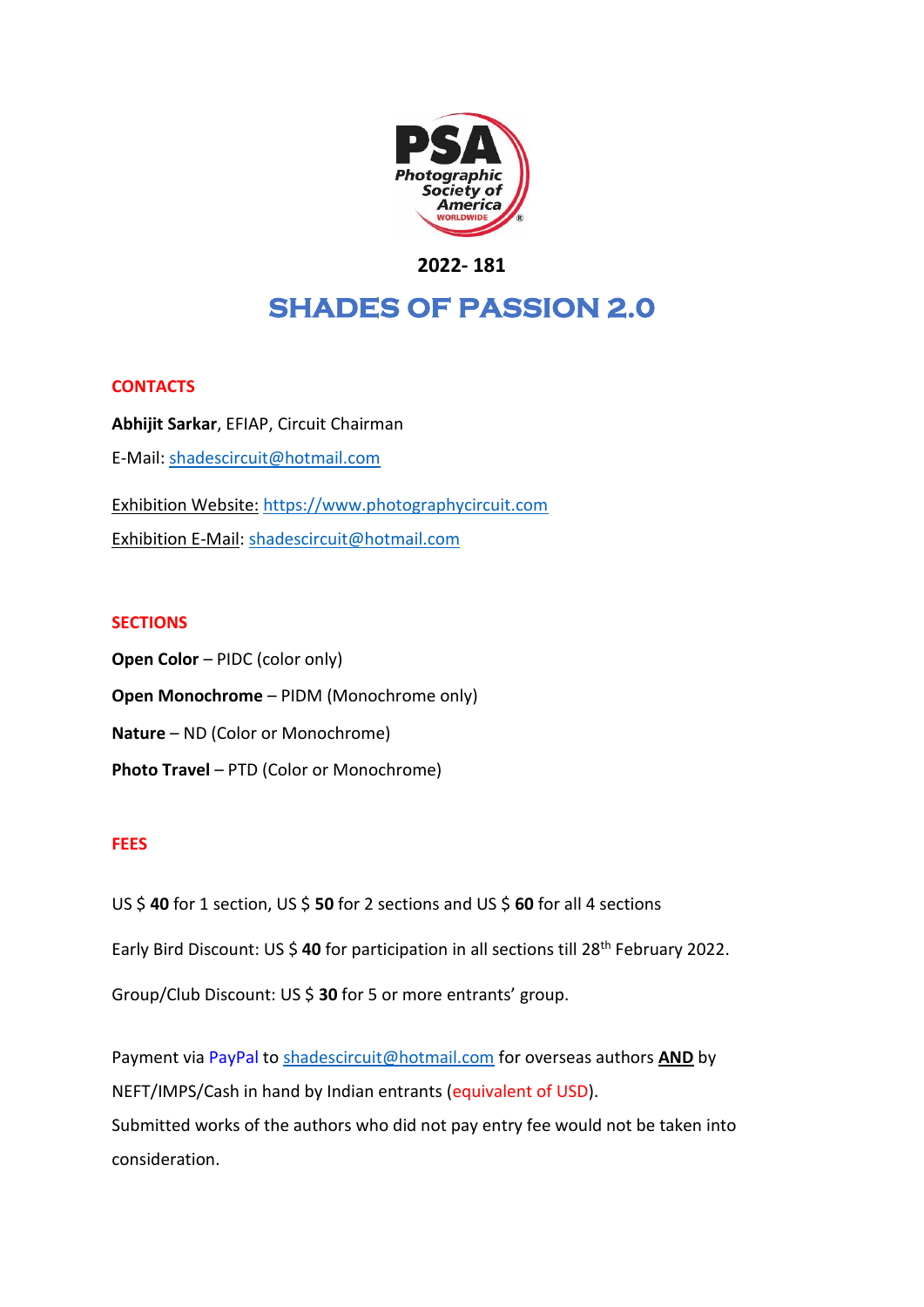Entry fee payment account details for Indian entrants: Account No.: 919010074688841 Bank Name: Axis Bank IFSC: UTIB0002740 (UTIB ZERO ZERO ZERO TWO SEVEN FOUR ZERO) Beneficiary Name: Abhijit Sarkar

## **CALENDAR**

| <b>Closing Date:</b>       | 31st March 2022            |
|----------------------------|----------------------------|
| All Judging completed by:  | 21st April 2022            |
| Notification sent by:      | 05th May 2022              |
| EDAS submitted by:         | 21st May 2022              |
| Awards mailed by:          | 07th July 2022             |
| On-line Gallery posted by: | 19 <sup>th</sup> June 2022 |
| Catalogs posted by:        | 07th July 2022             |

## **JUDGES**

## **SALON 1**

1. John Andrew Hughes, FPSA, (USA) 2. Margaret Boike, APSA, MPSA (USA) 3. James D. Smith, APSA, MPSA2, GPU CR3 (USA)

## **SALON 2**

- 1. Pinki Ghosh Guha, MPSA, EFIAP (India)
- 2. Koshal Basu, EPSA, EFIAP/b (India)
- 3. Soham Sarkar, EPSA, EFIAP (India)

#### **SALON 3**

- 1. Jozef Aerts, HonFPSA, GMPSA, MFIAP (Belgium)
- 2. Francis Nicoll, GMPSA, MFIAP, ESFIAP (Belgium)
- 3. Gerhard Boehm, GMPSA (Germany)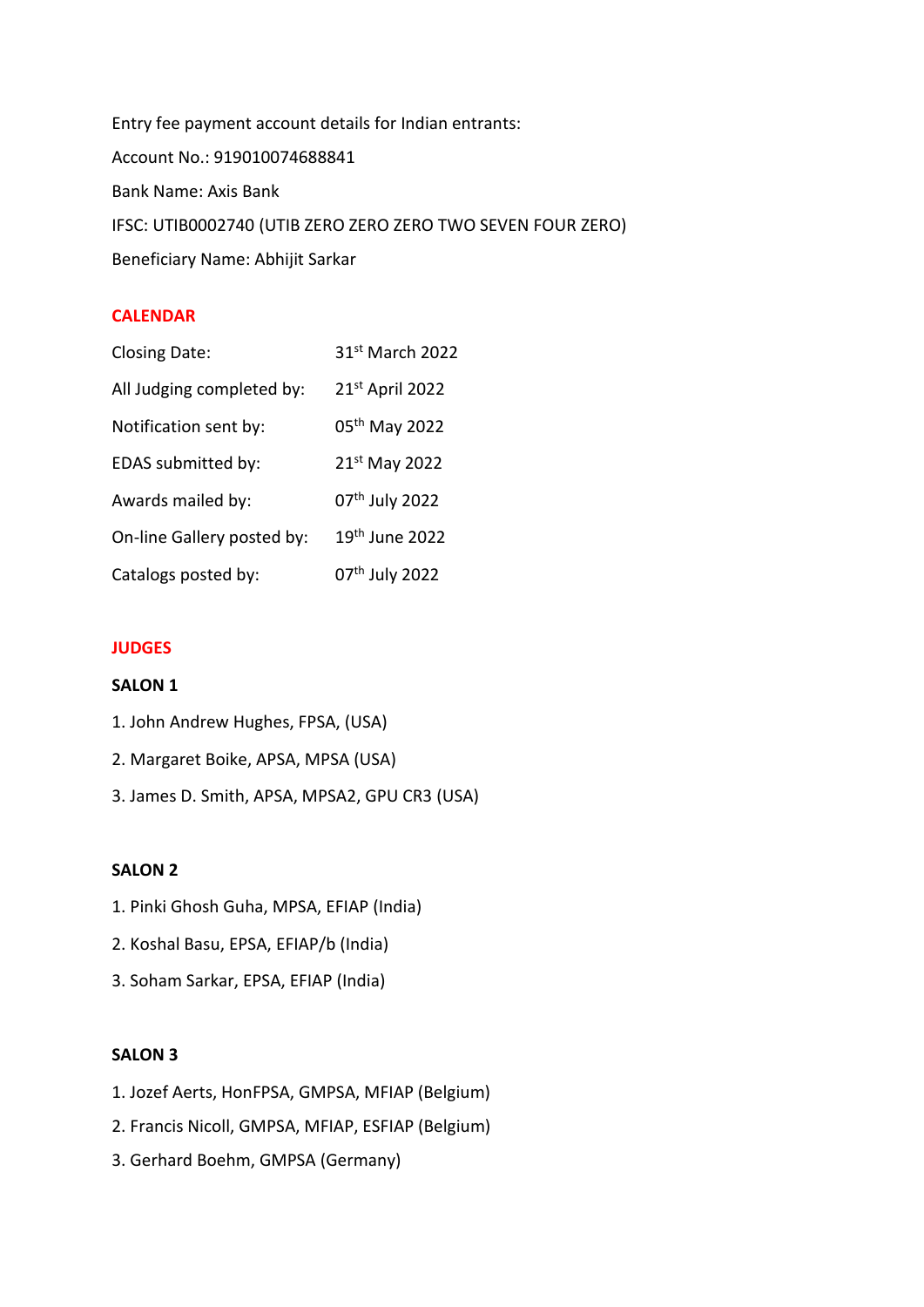## **SALON 4**

- 1. Mohammad Ali Salim, APSA, GMPSA, GPSA, MFIAP, EFIAP/d2 (USA)
- 2. Rowshan Akhter, MPSA, BPSA, EFIAP/g (USA)
- 3. John Livoti, EPSA (USA)

## **SALON 5**

- 1. Joseph Tam, GMPSA, GPSA, EFIAP/d3(Australia)
- 2. Vicki Moritz, GMPSA, EFIAP/d1 (Australia)
- 3. Elizabeth Passuello, EPSA, EFIAP (New Zealand)

## **SALON 6**

- 1. Dr. Avik Sett, EPSA, EFIAP (India)
- 2. Sona Beniwal, EFIAP (India)
- 3. Piu Maitra, EPSA, EFIAP/b (India)

## **AWARDS**

- 1 x PSA Gold (For Each Section)
- 1 x Passion Medal (For Each Section)
- 3 x Certificate of Merit (For Each Section)
- 3 x Jury Choice (For Each Section)
- 1 x Chairman Choice (For Each Section)
- 1 Best Entrant of the Circuit
- 1 Best Club/Group Trophy for the Circuit

Note: Certificate of Merit, Jury Choice and Chairman Choice Awards will be in the form of electronic certificates in PDF format distributed online on/or before the date of award despatch.

To be eligible for Best Club/Group Trophy, minimum 15 participants from a club/group must participate and pay their entry fees.

Authors' may win more than one award in each section. Authors may be requested to share unedited version of submitted image(s). Non-Cooperation shall be reported to PSA.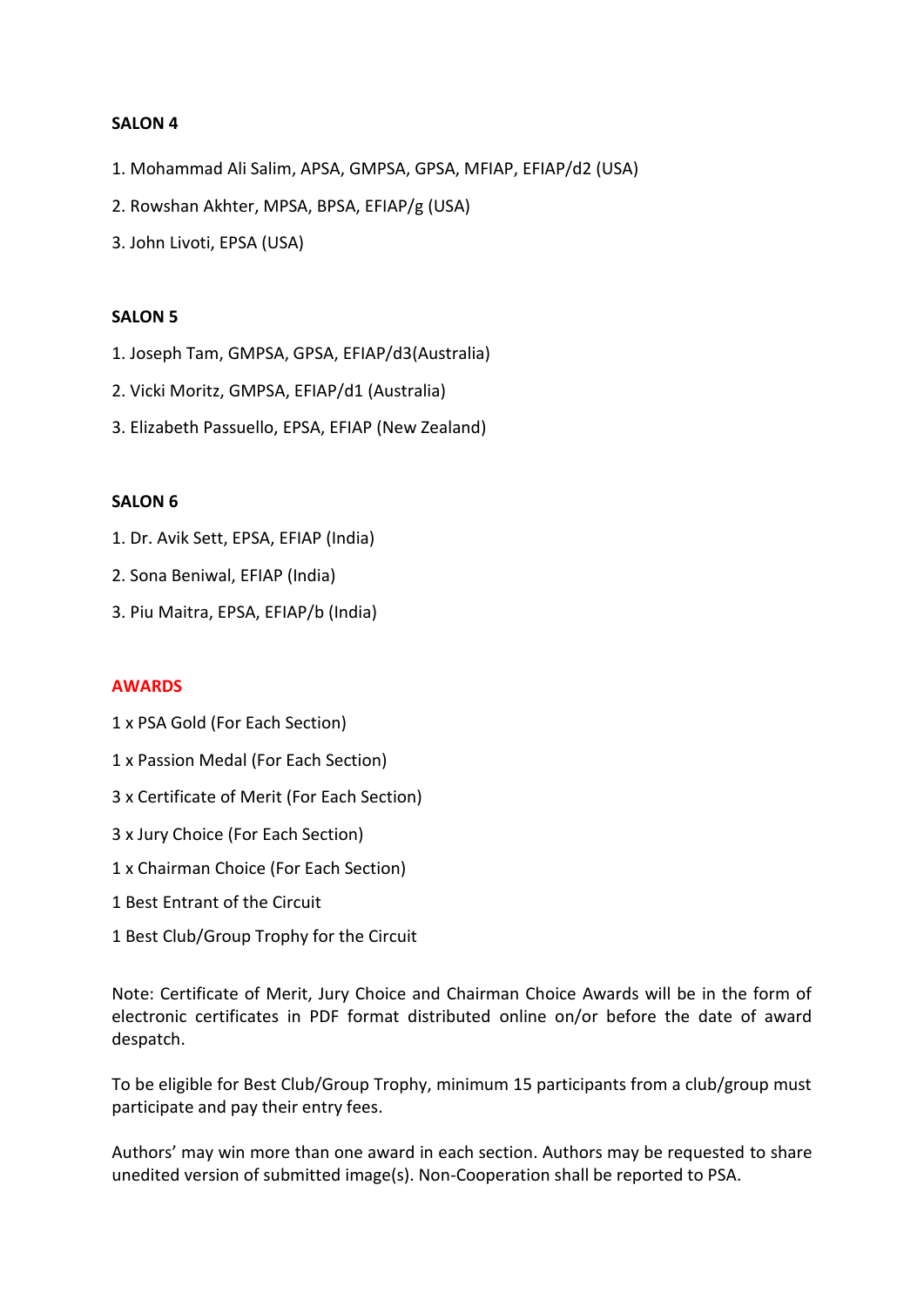Best Entrant will be judged on total number of acceptances. In case of tie, number of awards shall be counted. Again, in case of tie, Circuit Chairman shall take final decision.

# **CATALOG**

On-line PDF Exhibition Catalog shall be available for download from exhibition website

## **EXHIBITION REQUIREMENTS**

**IMAGE AND ENTRY REQUIREMENTS** This exhibition is open to anyone; however, an entry may be rejected when the Sponsor or the Exhibition Organizers, in their reasonable discretion, believes the entry does not conform to exhibition rules and these Conditions of Entry. Membership in any photographic organization is not required.

**Sanctions**: Entries will not be accepted from any entrant who is currently sanctioned by PSA. Entry fees are not refundable in these circumstances

#### **PSA Star Ratings**

To receive proper Star ratings credit from PSA, entrants must provide their names and country exactly the same in each exhibition. Aliases are not permitted. Please contact PSA in the event of name changes or relocating to another country. Using one's name differently in different exhibition exposes the entrant to the risk that many of their acceptances may not be recognized by PSA Star Ratings.

## **Image Creation**

Entries must originate as photographs (image-captures of objects via light sensitivity) made by the entrant on photographic emulsion or acquired digitally.

## **Certification**:

By virtue of submitting an image, the entrant certifies the work as his or her own. Images may not incorporate elements produced by anyone else (for example: clip art, images or art by others downloaded from the Internet). Aliases are not allowed.

## **Reproduction**

The entrant permits the sponsors to reproduce all or part of the entered material free of charge for publication and/or display in media related to the exhibition. This may include low resolution posting on a website. Note: Entrants who indicate that their images may not be reproduced or used "will not be eligible for awards" or inclusion in audio-visuals of the exhibition "and could be subject to disqualification" by the exhibition sponsors. The exhibition assumes no liability of any misuse of copyright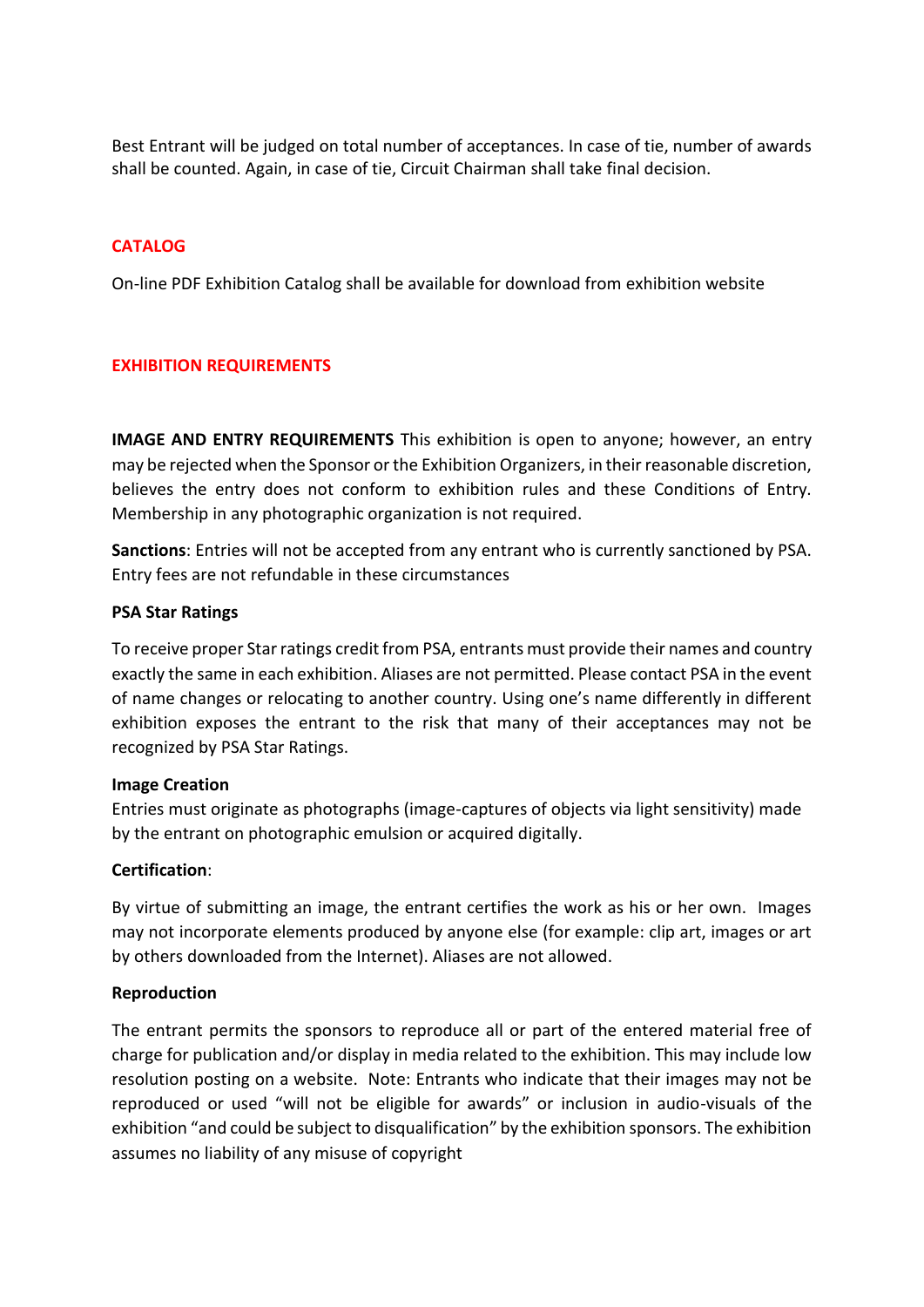**Alteration and Computer Generation** Subject to Divisional restrictions (particularly Nature, Photo Travel, and Photojournalism) images may be altered, either electronically or otherwise, by the maker; adjustments to enhance images or creatively modify images are allowed providing the underlying photograph is retained in a way that is obvious to the viewer. Images may not be constructed entirely with a computer, and must be the sole work of the author

**Re-use of accepted images**: Any image that has been accepted in this exhibition, past or present, may not be entered again in the same Division Star Ratings Class any future instances of this exhibition. It may, of course, be entered in any other PSA recognised exhibitions but **must always have the same title**. **Re-titling in another language is not allowed.**

**Entry**: An Entry consists of, up to and including, four (4) images entered by a single entrant into the same Section. An entrant may only enter a specific Section once.

# **Titles**:

Each image must have a unique title **that is a description of the image**. That unique title must be used for entry of that image or of an identical Image into any and all PSA-Recognized exhibitions. Titles must be 35 characters or fewer. No titles may be visible to the judges, and nothing in the image may identify the maker. Titles may not include file extensions such as .jpg or .jpeg (or any other camera capture filenames such as IMG 471). Titles may not consist of personal identifiers possibly augmented by a number; or include words such as "untitled" or "no title". Titles may not consist solely of numbers unless those numbers are prominently contained within the image, such as a contestant number in a race.

# **Color and Monochrome:**

Color and Monochrome images from the same capture that share substantial pictorial content in common will be considered the same image and must be given the same title.

- a) Photos must be submitted in JPEG file format following instructions at **[https://www.photographycircuit.com](https://www.photographycircuit.com/)**. Title of each image cannot exceed 35 characters. Titles do not need to be translated to English but must be given in English characters.
- b) Maximum Horizontal length is 1920 pix. Maximum Vertical length is 1080 pix. In 300 dpi. Compression 7-12, maximum 2Mb.
- c) The exhibition software shall not resize images.

The Exhibition will be conducted in accordance with the rules of the PSA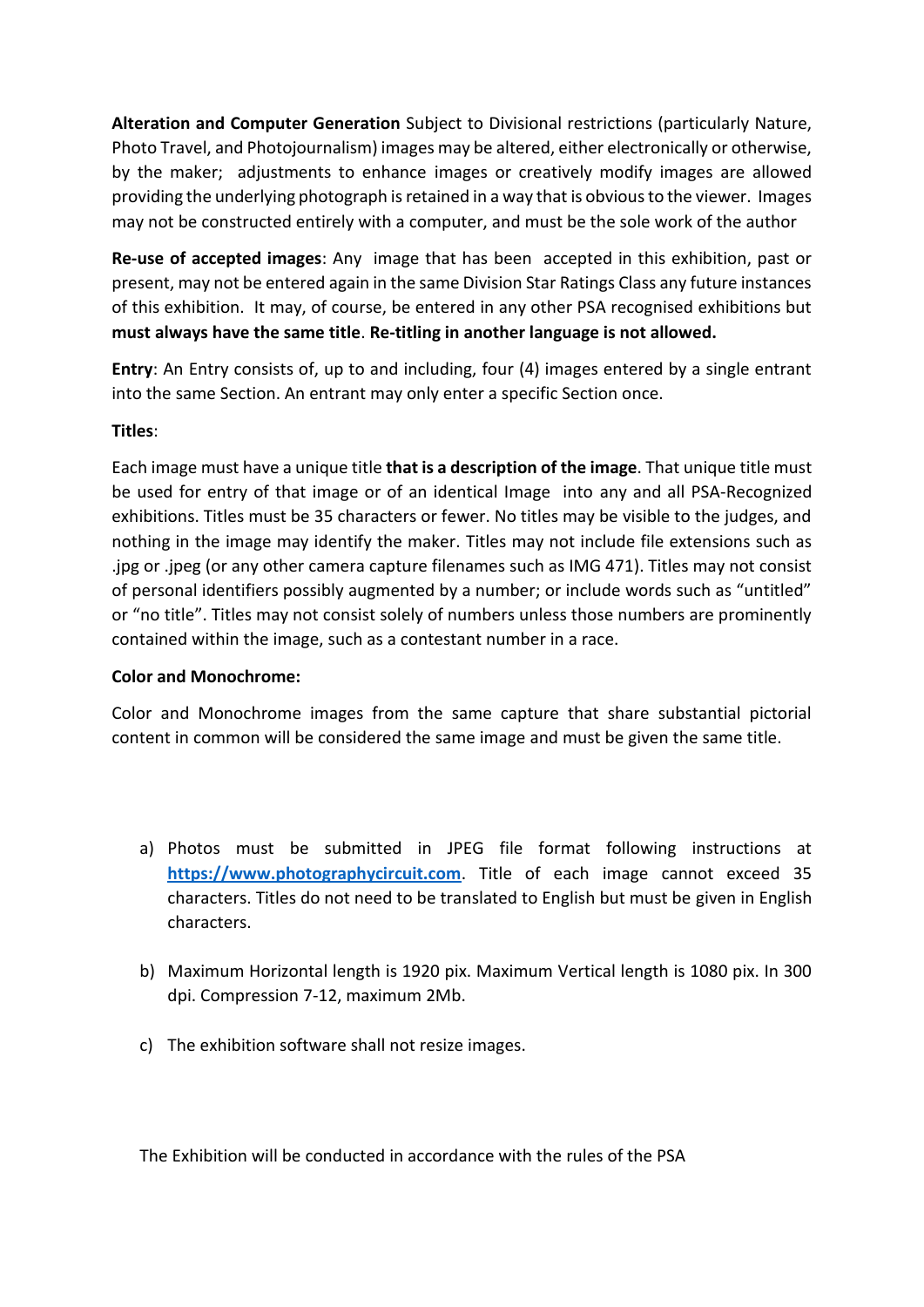An entrant's images will not be presented to the judges consecutively. An entrant's four images will be distributed throughout four rounds of judging in that section.

Distribution of images will be in the same round order as submitted by the entrant.

## **Judging Method:**

Judging is to take place **remotely (online)** by each jury member. Distribution of images shall be in the same round order as submitted by the entrant, but they shall not appear to the judges' consecutively. Remote judging will take place and all judges shall use their own Color calibrated equipment capable of displaying submitted images at 100% as per PSA Exhibition Standards 2022.

## **Target Acceptance Range**: *29 – 35%*

## **Report Card Notification**:

All participants will receive report card notifications via e-mail. The results of the exhibition will also be published on the website.

## **Protection of Entrants' Personal information**

## **DATA PROTECTION**

By entering this exhibition, you are explicitly consenting to the personal details you have supplied, including email addresses, being held, processed and used by the exhibition organizers for purposes associated with this exhibition. You also explicitly consent to such information being sent to organizations that have accorded official recognition, patronage or accreditation to this exhibition. You acknowledge and accept that entering this exhibition means that the status and results of your entry may be made public.

## **SUBJECT MATTER AND SECTION DEFINITIONS**

## **Statement on Subject Matter applicable to all sections**

The fundamental rule that must be observed at all times and **applies to all sections** offered in exhibitions with FIAP patronage or PSA recognition is that **the welfare of living creatures is more important than any photograph**. This means that practices such as baiting of subjects with a living creature and removal of birds from nests, for the purpose of obtaining a photograph, are highly unethical, and such photographs are not allowed in any exhibition with FIAP patronage or PSA recognition. Under no circumstances may a living creature be placed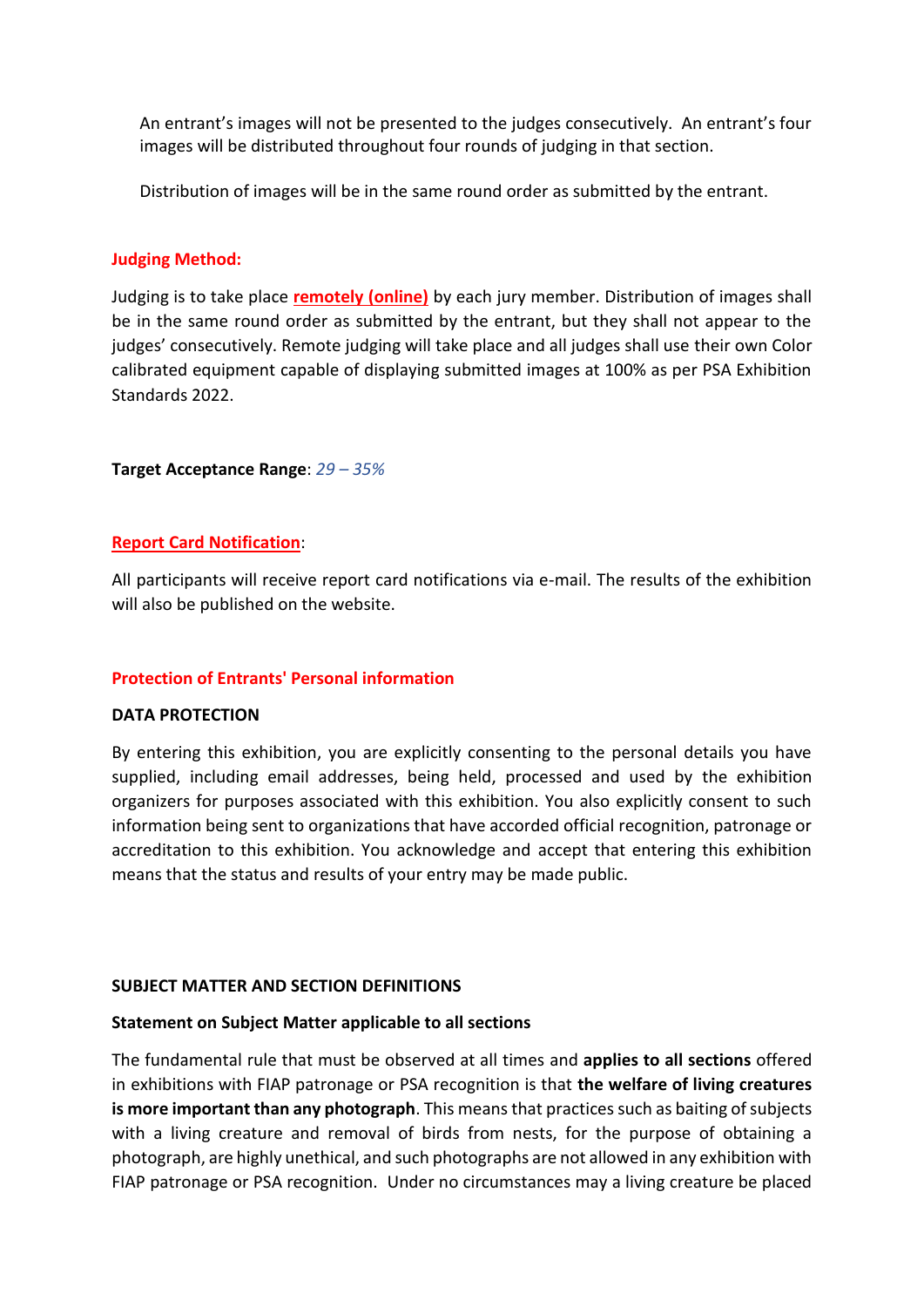in a situation where it will be killed, injured or stressed for the purpose of obtaining a photograph. This rule applies regardless of whether or not the creature being killed, injured or stressed is visible in the captured image.

There are also concerns about the use of aerial photography, drones, helicopters, low flying aircraft. These should not cause any interference with other individuals or animals which causes a disturbance in their normal activity or disrupt the way any individuals or animals interact with their environment.

Entry in this exhibition is conditional on accepting these policies. The content of images must comply with these General Conditions and with the Division and Section definitions listed in these conditions. Images that - in the sole opinion of the judges or the Exhibition Organizers - do not comply, will be disqualified so the entrant may be aware of the problem when considering entry into other exhibitions with FIAP patronage/PSA recognition.

Further details on the PSA's drone policy may be found at [https://psa](https://psa-photo.org/index.php?psa-policies%23drone)[photo.org/index.php?psa-policies#drone](https://psa-photo.org/index.php?psa-policies%23drone)

## **DEFINITIONS**

## **PSA Monochrome Definition**

An image is considered to be Monochrome only if it gives the impression of having no color (i.e. contains only shades of grey which can include pure black and pure white) OR it gives the impression of being a greyscale image that has been toned in one color across the entire image. (For example by Sepia, red, gold, etc.) A greyscale or multi-colored image modified or giving the impression of having been modified by partial toning, multi-toning or by the inclusion of spot coloring does not meet the definition of monochrome and shall be classified as a Color Work.

**Greyscale Monochrome** images may be entered for Nature, Photojournalism and Photo Travel but toned images are not permitted for these sections.

# **PSA/FIAP Nature Definition**

Nature photography records all branches of natural history except anthropology and archaeology. This includes all aspects of the physical world, both animate and inanimate, that have not been made or modified by humans.

Nature images must convey the truth of the scene that was photographed. A well-informed person should be able to identify the subject of the image and be satisfied that it has been presented honestly and that no unethical practices have been used to control the subject or capture the image. Images that directly or indirectly show any human activity that threatens the life or welfare of a living organism are not allowed.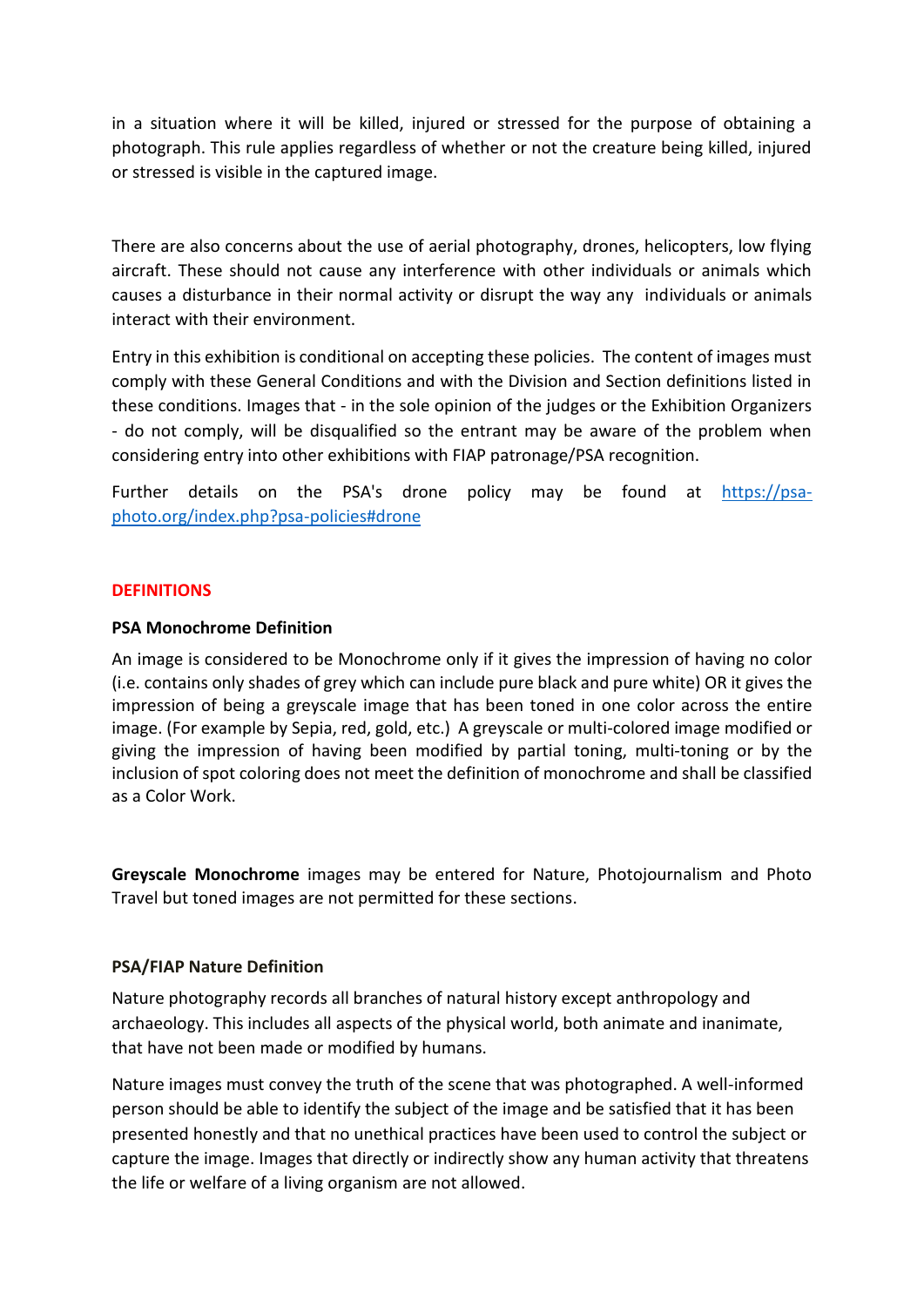The most important part of a Nature image is the nature story it tells. High technical standards are expected and the image must look natural. Adding a vignette or blurring the background during processing is not allowed.

Objects created by humans, and evidence of human activity, are allowed in Nature images only when they are a necessary part of the Nature story.

Photographs of human-created hybrid plants, cultivated plants, feral animals, domesticated animals, human-created hybrid animals and mounted or preserved zoological specimens are not allowed.

Images taken with subjects under controlled conditions, such as zoos, are allowed.

Controlling live subjects by chilling, anaesthetic or any other method of restricting natural movement for the purpose of a photograph is not allowed.

No modification that changes the truth of a Nature image is allowed. Images may be cropped but no other technique that removes, adds or moves any part of the image is allowed.

Techniques that remove elements added by the camera, such as dust spots, digital noise and lens flare are allowed.

Complete conversion of colour images to greyscale monochrome is allowed. Partial conversion, toning and infrared captures or conversions are not allowed.

Images of the same subject that are combined in-camera or with software by focus stacking or exposure blending are allowed. Multiple images with overlapping fields of view that are taken consecutively and combined in-camera or with software (image stitching) are allowed.

*Attention is drawn to the PSA Statement on Subject Matter which applies to all sections*

# **Borders**

For the purpose of this exhibition any border added to a Nature digital file must be a single

border of white or grey, no greater than 3 -5 pixels in width.

# **PSA Photo Travel Definition**

A Photo Travel image expresses the characteristic features or culture of a land as they are found naturally. There are no geographical limitations. Images from events or activities arranged specifically for photography, or of subjects directed or hired for photography are not permitted**.** Close up pictures of people or objects must include features that provide information about the location.

Techniques that add, relocate, replace or remove any element of the original image, except by cropping, are not permitted. The only allowable adjustments are removal of dust or digital noise, restoration of the appearance of the original scene, and complete conversion to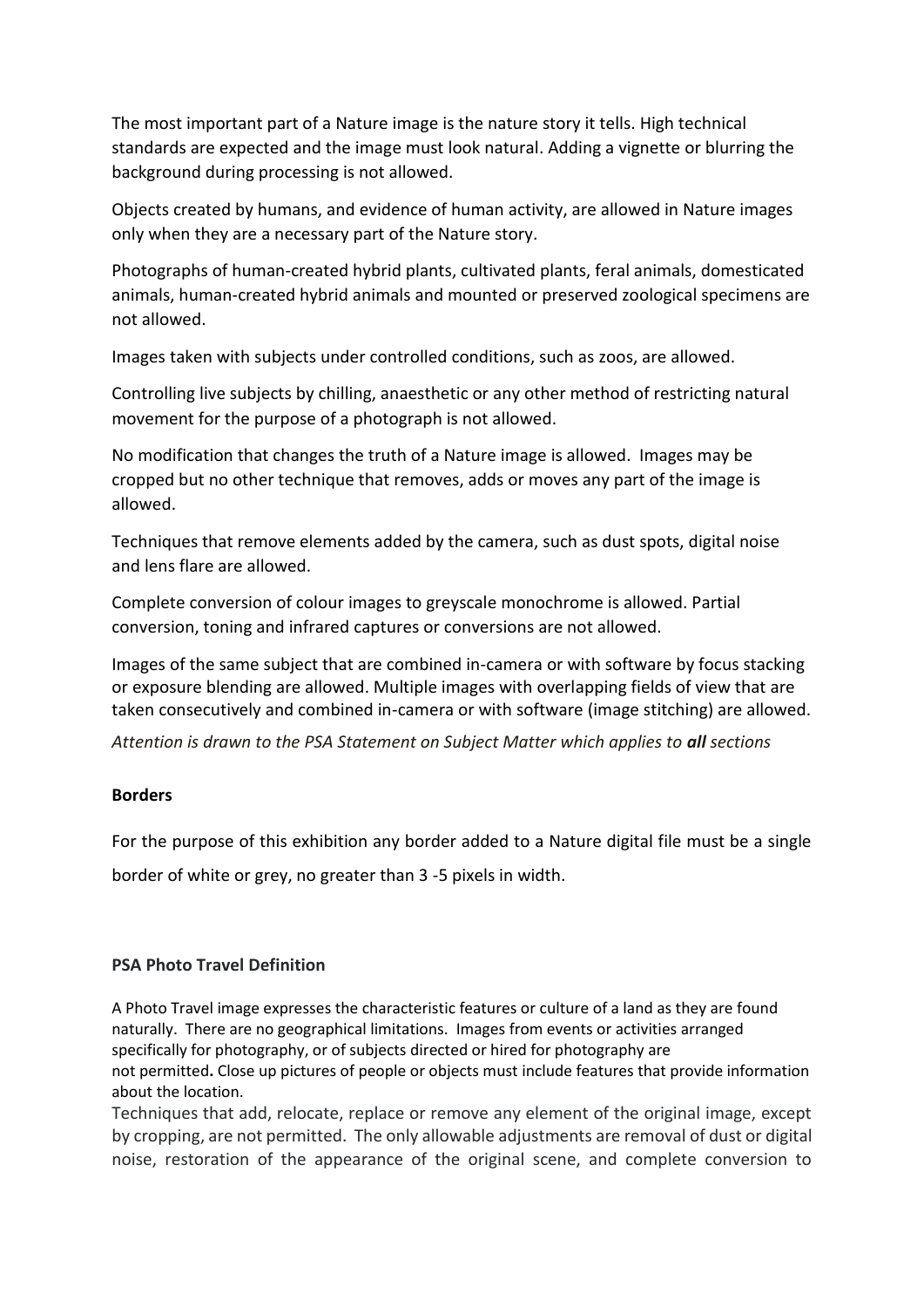greyscale monochrome. Other derivations, including infrared, are not permitted. All images must look natural.

*Attention is drawn to the PSA Statement on Subject Matter which applies to all sections*

## **Vignettes and Borders**

For the purpose of this exhibition vignettes are not allowed in Photo Travel Digital images. Any border added must be a single border of white or grey, no greater than 3 -5 pixels in width.

# **PSA RULES**

## **Breaches of Rules**

If, at any time, it is determined in the reasonable discretion of the exhibition organizer or the judges before, during, or after the judging of an exhibition that an entrant has submitted entries where one or more images may fail to comply with these Conditions of Entry, including the stated definitions, the exhibition organizers reserve the right to delete the entry from the exhibition and void any or all acceptances or awards in connection with the exhibition. Fees may be forfeited or refunded in these circumstances. The entrant acknowledges that the decision of the exhibition organizers or the judges is final

In order to ensure that images comply with the Conditions of Entry and definitions, the exhibition organizers may carry out reasonable measures to verify that:

a) the images are the original work of the entrant and

b) the images comply with the rules and definitions as set out in these Conditions of Entry

These steps include, but are not limited to, questioning any entrant, requiring the submission of RAW files or other digital files representing the original capture of the submitted image(s), confronting the entrant with evidence that one or more submitted images fails to comply with the Conditions of Entry (also known as Entry Rules), and offering the entrant a reasonable opportunity to provide counter evidence to refute the exhibition organizer's evidence by a set deadline. Such entries that are not cleared or are still questionable after the entrant has presented evidence may be considered in breach of these Conditions of Entry, and declined. Such entries may be referred to PSA for further investigation of possible ethics violations

PSA retains the right to investigate in any way all complaints/suspicions of breaches of entry conditions, impose sanctions if deemed necessary, void the acceptances of any image found to violate the PSA rules, include the entrant's name on the list of sanctions provided to Exhibitions, and share such investigations with FIAP. Entrants automatically agree to these terms by the act of entering the Exhibition and agree to cooperate with any investigation.

If another party is submitting images on the entrant's behalf, the entrant will still be held responsible for adhering to these Conditions of Entry (Entry Rules) **and will be subject to**